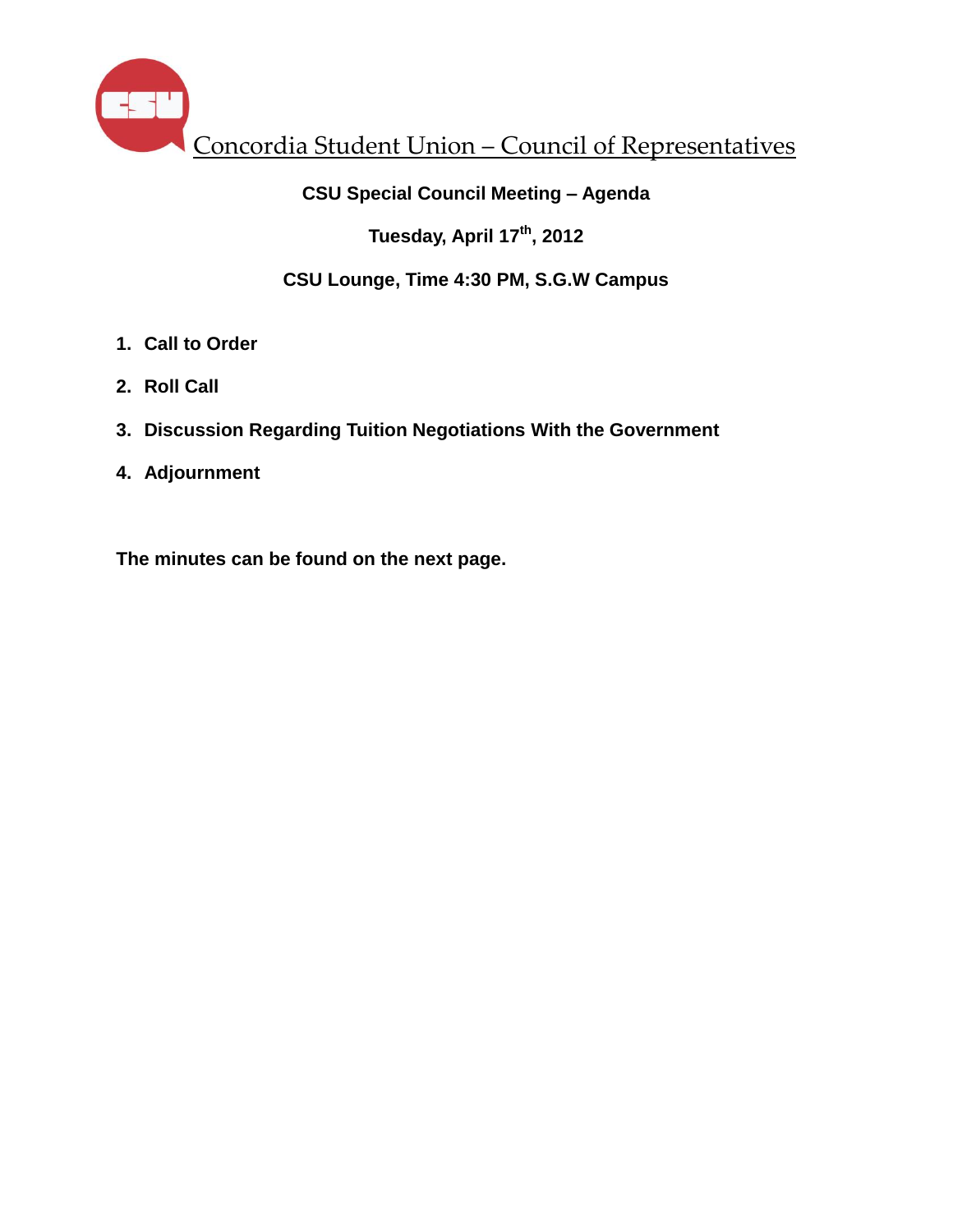

**CSU Special Council Meeting April 17th, 2012**

**1. Meeting is called to order at 4:48 pm.**

### **2. Roll Call**

Executives:

Lex Gill Chad Walcott Morgan Pudwell Melissa Fuller

Councillors:

Sabrina D'Ambra Melanie Hotchkiss Simon-Pierre Lauzon Nadine Atallah Irmak Bahar April Underwood Ali Moenck Cameron Monagle Kyle Mcloughlin

### **3. Discussion Regarding Tuition Negotiations**

Lex Gill: Thanks students for coming. The purpose of this meeting is to honour the motion passed at the last meeting regarding the proposition from the Minister of Education. Conversation about how students want the CSU to move forward.

On Sunday afternoon, the Minister of Education announced that she would be having a press conference. She is interested in speaking to the FEUQ about the creation of a commission to examine the management of university and transparency. She doesn't want to speak about the tuition fee increase.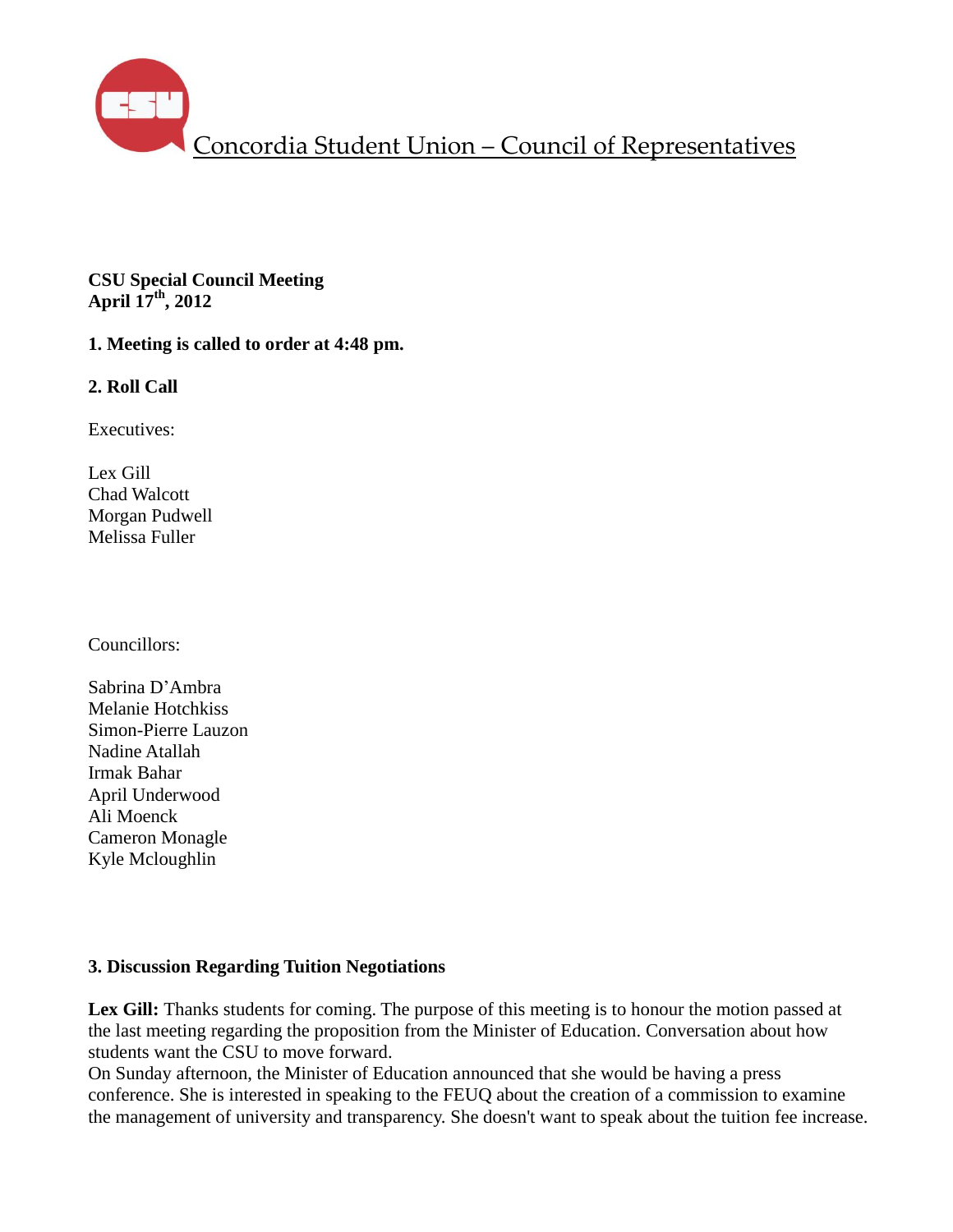

Does not want to meet with the CLASSE. Consensus at the CSU that the CLASSE should be at the table. She went to a FEUQ meeting to discuss a response. The response that came from the FEUQ is that 1) the CLASSE must be invited to this meeting, 2) Agree to meet with the ministry understanding the fact that the minister has recognized something important- that universities are mismanaged. Given this, that money is being wasted, then this money could go towards subsidizing this increase you say is necessary. The issue of mismanagement is intrinsically linked to tuition increases.

CLASSE had a press conference saying largely the same things.

No date yet for a meeting with the minister, no offer. She is just interested in talking about the creation of the committee.

This meeting, since there is not really an actual offer. Make it informal.

CSU's position at the FEUQ will not change unless Council mandates them to do so. We should adjourn and have an informal discussion

**Irmak Bahar:** Suggests that we stay in a meeting and have the discussion this way.

**Lex Gill:** Comfortable with this.

**Irmak Bahar:** Moves to proceed as committee of the whole. **Lex Gill:** Seconds.

**Morgan Pudwell:** Should inform people how to proceed with Roberts Rules.

**Vote:** All in favour in changing the format of the meeting to committee of the whole : unanimous.

**Gabrielle, Womens Studies:** FECQ seems to going towards this idea that it's okay for them to talk alone with the government, what does the CSU think of this?

Lex Gill: The FECQ has a membership to which it is responsible, doesn't seem like they consulted their members, she isn't sure. The FEUQ will not go without the CLASSE.

**Cassie Smith:** Are there any other things that the FEUQ was planning on bringing to the table?

**Lex Gill:** Alternate budget, etc.

**Hector, Women's Studies:** For Women's Studies our ultimate goal is for tuition freeze. Against the increased loans and bursaries, they mean more debt (this will affect women and minorities). People are having a hard time grasping how these increases are part of systemic racism, sexism, etc. White, male, middle class seems to be the idea of the typical student. Who will benefit from these loans and bursaries? We would appreciate if more attention could be given to this.

Gabrielle,. Women's Studies: Our alternate goal is not tuition freeze, this is the bare minimum. Foundation of discussion once the freeze is in place should continue. Mandatory that tuition freeze happens.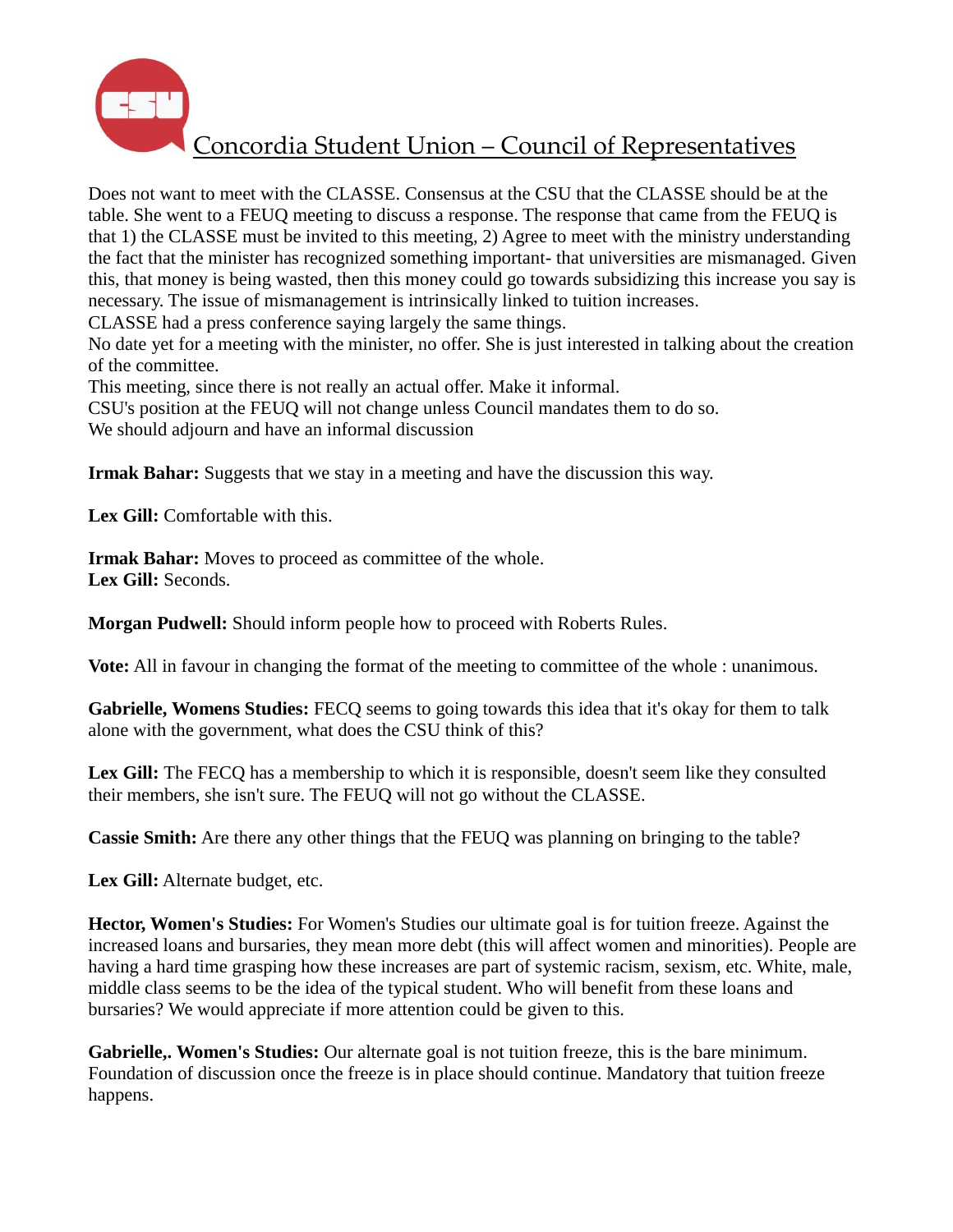

Lex Gill: In your mandate do you call a GA when there's an offer from the government?

**Morgan Pudwell:** Agrees that this is not brought up publicly or in the media again. We can't guarantee that the media will ever talk about these issues, what they put forward is usually very watered down.

**Irmak Bahar:** Would appreciate knowing more about what mandates other organizations have from their membership to get a broader understanding of what the FEUQ has to deal with. Would like for a motion to come forward for the CSU demand a freeze at the 2007 levels. Allows us more room to bargain.

Lex Gill: re: other mandates. They are overwhelmingly for a freeze. Difficult position to change.

**Cassie Smith:** Regulating out of province and international fees should also be on the table. Makes sense to demand 2007 levels, gives more room to bargain.

**Ben, French Studies:** If they give a freeze, who will make up the difference?

Lex Gill: It's an issue of mismanagement. The money is there.

**Ben, French Studies:** They will have to deal with the difference in money. Even a freeze in the long run would end up lowering fees because of inflation.

### **Irmak Bahar:**

BIRT the CSU take a position regarding tuition freeze for an immediate freeze and then to revert to 2007 levels.

BIRFT that the CSU demand that the financing for essential university services not be cut to accomodate this.

**Chad Walcott:** Seconds.

**Kyle Mcloughlin:** 2 amendments to propose: 1) that it made clear that this is for residents, out of province, and international students. 2) Also that supplementary taxes not be used as a method of accomodating the freeze.

### **Irmak Bahar:**

BIRFT the CSU adopt a stance reverting the deregulation of international student tuition.

Lex Gill: Enough to say that we want it to be reverted broadly. Revert to the fees paid by international students prior to the implementation of certain programs.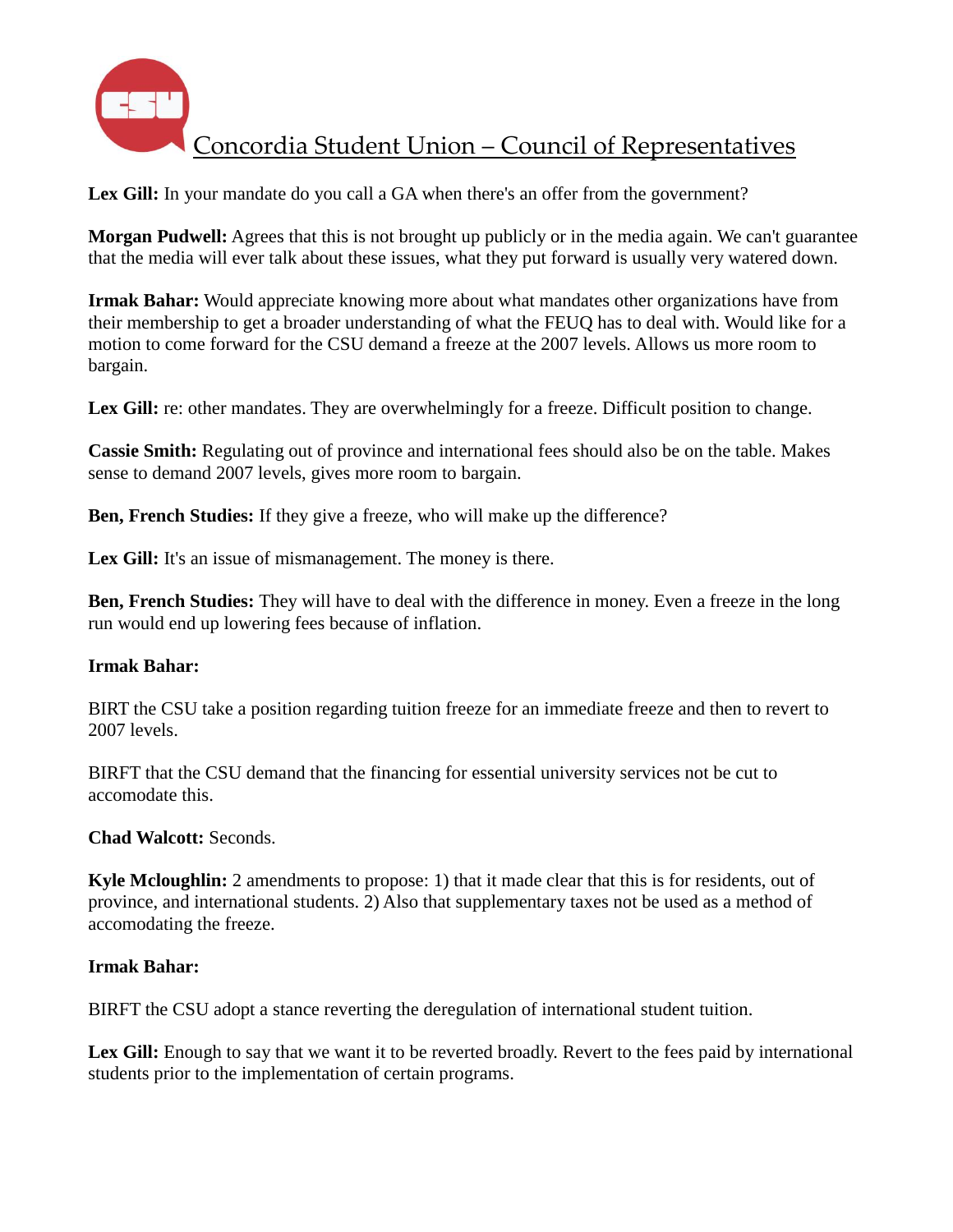

**Cameron Monagle:** Seconds.

**Marcus, Student at large:** There is no position on how long we want the freeze to be. **Irmak Bahar:** Permanent.

**Tram, student at large:** Was the proposition made based on a GA mandate from your faculty?

**Irmak Bahar:** No, it's based on a compilation of what has been adopted by different MA's.

**Tram, student at large:** There are councillors here today that are bringing motions, but if the government refuses part of the motion, if there are no GA's to back these mandates, it'll be up to councillors to decide. Maybe GA's want to push it further, they might not agree on what we decide here.

**Cameron Monagle:** We have no authority over MA's. The power remains at the faculty level, they have the right to choose whether or not they want to strike regardless of what we do here at CSU.

**Chad Walcott:** Not the CSU's job to decide on whether or not to continue striking. Right of every undergrad to come speak at council, encourages them to come and voice what they want so that they can represent students properly.

**Gabrielle, Women's Studies:** Likes the motion. No matter what, Women's Studies students will vote whether to stop striking or not. One does not negate the possibility of the other.

**Lex Gill:** It's not the CSU's intention to sell its position at any other GA.

**Chad Walcott:** The way the FEUQ model works is that we have 6 votes (the maxumum); we have a lot of influence.

**Morgan Pudwell:** Faculties and MA's sometimes have different views. This is the first time in a long time we've seen that MA's have an understood their value on this campus. There's been a shift in what people see as meaningful leadership.

**Jess, student at large:** Concordia as an institution has gotten off the hook, a lot of shady stuff has come to the surface. She would like to see a clear statement from the CSU regarding certain things happening within the university (administrative corruption).

**Cameron Monagle:** We've been trying all year to raise attention to these issues.

**Jess, student at large:** Concerned that the momentum will be lost over the summer.

**Chad Walcott:** Will do his best next year to keep momentum as a member of Council.

**Morgan Pudwell:** The problem with writing a statement is that the list of things we would be condemning would be way too extensive. We bring it up all the time. A laundry list might not be the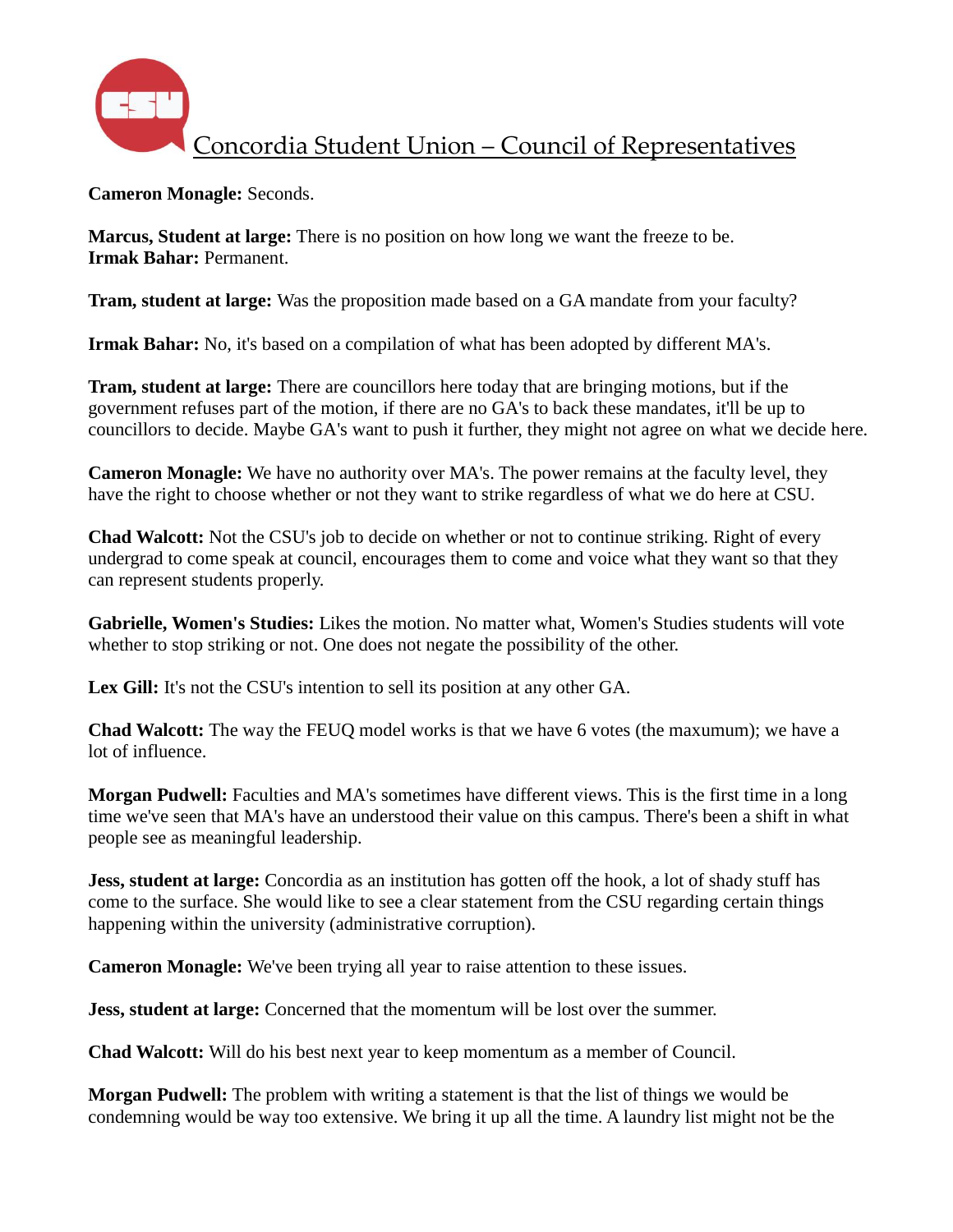

best way to do it.

**Elise, Fine Arts:** Some sort of statement should be made.

**Lex Gill:** Add to the motion: that the CSU continue to develop the conversation about how this affects marginalized communities. All are invited to the meeting.

**Cameron Monagle:** We should specify the names of the associations.

**Irmak Bahar:** We should insist the inclusion of all 3 other national associations and in full respect of their autonomy.

Lex Gill: What if one of them decides that they don't want to go?

**Irmak Bahar:** They should be invited unconditionally.

**VOTE:** All in favour of the motion as it is currently worded:

Be it Resolved that the CSU adopt the stance which demands of the government a tuition freeze with the goal of returning to 2007 tuition levels for resident, out of province, and international students.

Be it Further Resolved that the CSU demand that the money needed to finance the freeze not come from the following: a) reduction in other social services b) taxes on low-income users c) user fees d) Indexation of Post-Secondary Income

Be it Further resolved that the CSU adopt the stance that the government revert its stance regarding the regulation of tuition levels for international students to pre 2007 levels.

Be it Further Resolved that the CSU advocate that the funding of universities come from progressive taxation and the revision of university management

Be it further resolved that the CSU continue to facilitate discussions with the Concordia student population with regards to further developments regarding tuition negotiations.

**Result:** Unanimous.

**Student at large:** what happens if some MA's agree with a FEUQ position and some dont?

Lex Gill: Should there be an offer from the government, we would call a meeting like this one and make a decision on what the CSU's position will be at the FEUQ. The idea is that people can organize to be at the meeting and voice their concerns, take a decision, and bring it back to FEUQ.

**Gabrielle, Women's Studies:** We're not talking about CLASSE, which is very GA oriented. We also have the CLASSE, we have a voice through them. Two doors to speak through. Formal hierarchical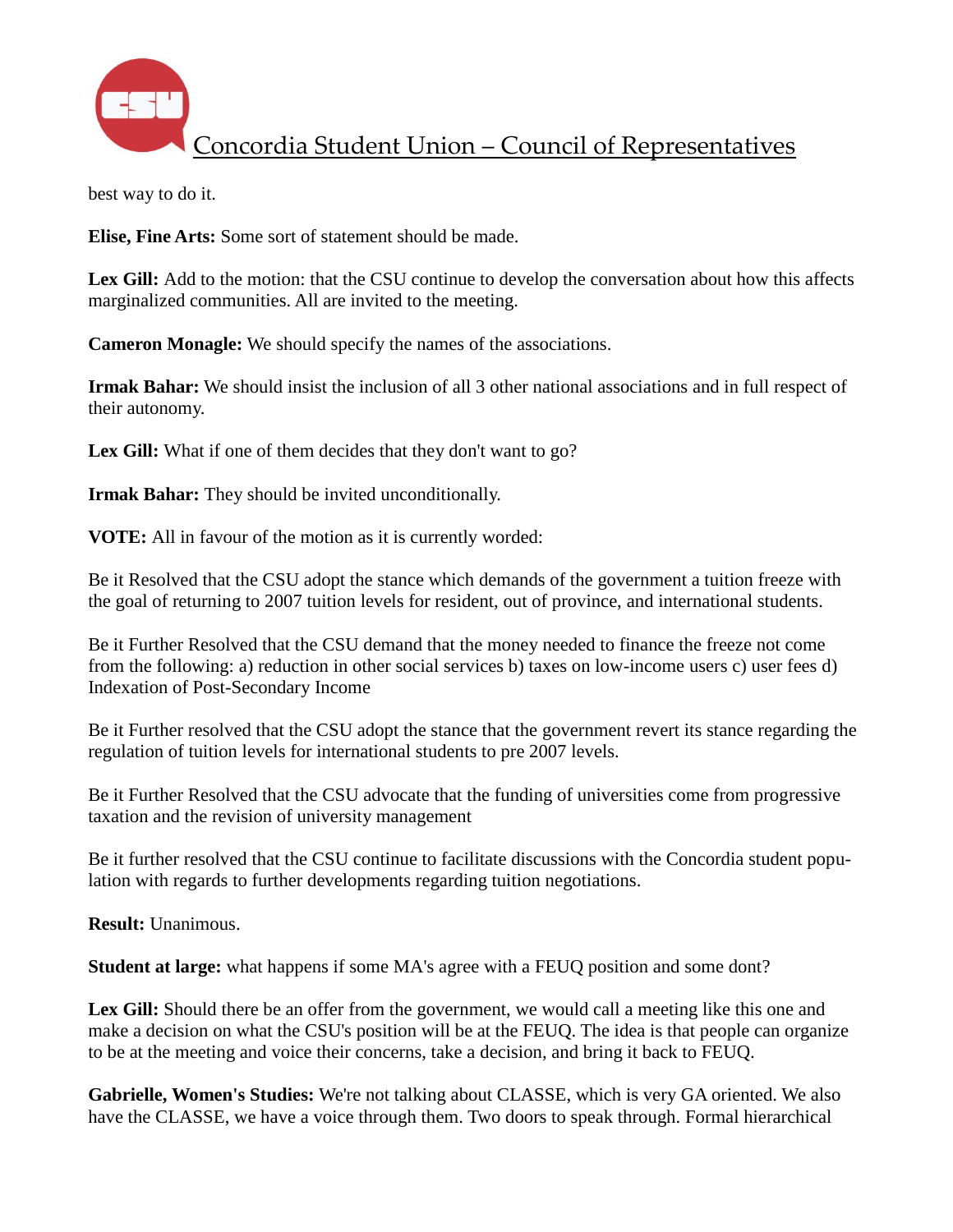

way through FEUQ and GA way (direct, but longer). We can count on them to represent the voices of students.

**Tram, student at large:** There is an alternative to the structure that we have at CSU. A major issue when there is an offer from the government is that there are no GA mandates that Councillors will go by, thus isolating a major portion of Concordia's population.

Lex Gill: The campaign against the increase and the strike is a campaign that the CSU has a mandate to embark on; we ran on an election platform fighting tuition, we had a referendum, the WHALE, and a GA where over 2000 people showed up. Ideal situation is that there would be a GA. We need to choose between an imperfect process or no process, and we should go with the process.

**Cameron Monagle:** What was just described is either a dis-empowering system or an awesome ideal system. CSU represents all students, shouldn't conflate the MA's and the CSU.

**Morgan Pudwell:** The CSU is not exactly representative of what has been happening on campus. Students are being represented on the CSU whether they are on strike or not.

**Chad Walcott:** This is something that Lex Gill and him have been working on all year. The university's response has been that they will not have a strategy, and if they did they wouldn't tell the CSU. Business as usual, encouraged professors to cross picket lines. Confrontational stance.

Lex Gill: Lack of academic leadership. No one at the Senate meeting talking about the strike. Part-time faculty union worked really hard to get the incomplete fee waived, but it's ultimately peanuts. In the end, the university failed to respond. Claiming business as usual and filling the school with dangerous security guards.

**Fine Arts student:** Her semester is lost. She has no more access to her studios. What people want is some sort of protocol. No one knows for sure whether the next executive team will actually set things up, but it can't end here. Theatre is setting up a protocol for the next time this happens. FASA hasn't done anything, profs have refused to dialogue. There needs to be some sort of protocol in place.

**Morgan Pudwell:** The reason that sort of protocol hasn't been put in place yet is because the university (and all those in it) haven't responded fully to this yet. Right now it seems that the university's priority is covering this up, and for students it is surviving it. Making this our main focus right now won't make it happen. Pointing out that this is a problem at Senate is the first step. Something to work towards, but it's a long process.

**Cassie Smith:** Understands that it's a process, but this is not something that we can just delay. Execs are probably over extended and it's fair to ask for help, but starting with a laundry list of the administration's slip-ups is a good place to start. Show people what "business as usual" really means for the university.

**Irmak Bahar:** The strike is not over. We're still on strike. This fact should lead this conversation. We